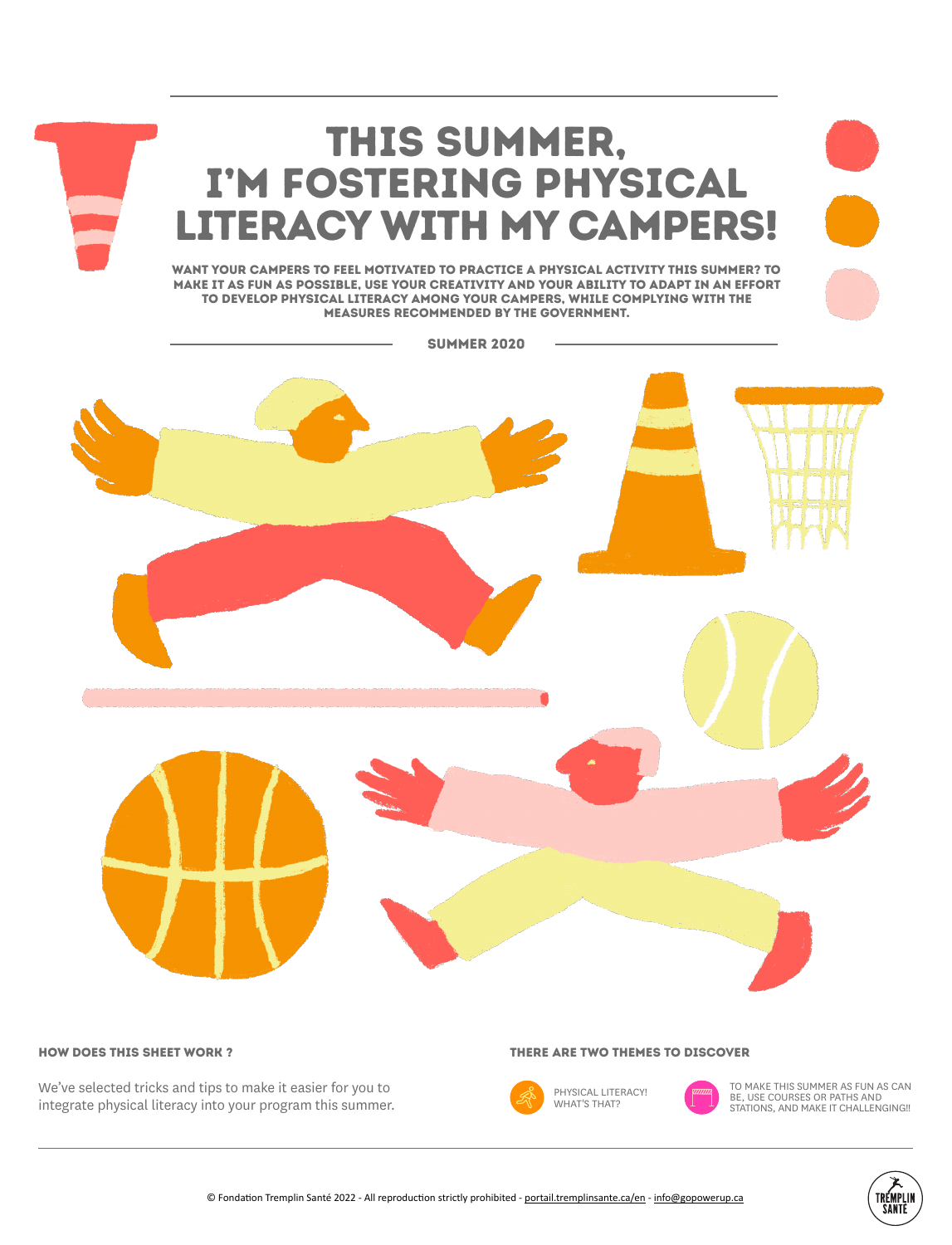

## Physical literacy! **WHAT'S THAT?**



To learn more about physical literacy, go to the **Active for Life website**.

• Accessible to everyone

**to a physical activity.**

- A unique path for each camper
- Progressive and adapted to the camper... everyone at their own pace!
- Fun and pleasant
- **Physical literacy thus allows your camper to …**
- Build self-confidence
- Be more motivated to participate in the activities offered
- Enjoy personal achievements
- Develop the motivation to discover new physical activities
- Be confident to take on new challenges and more
- demanding activities

**If you plan to include a complex sport in your summer program, remember to break it down and give your campers enough practice time so that they want to play.**

The following abilities are required:



3

Proprioception (perception of body position in space)

First consider scheduling activities that allow your campers to test their balance on the ground (ex. a giant hopscotch game) as well as their proprioception (ex. yoga) and coordination (ex. dancing).